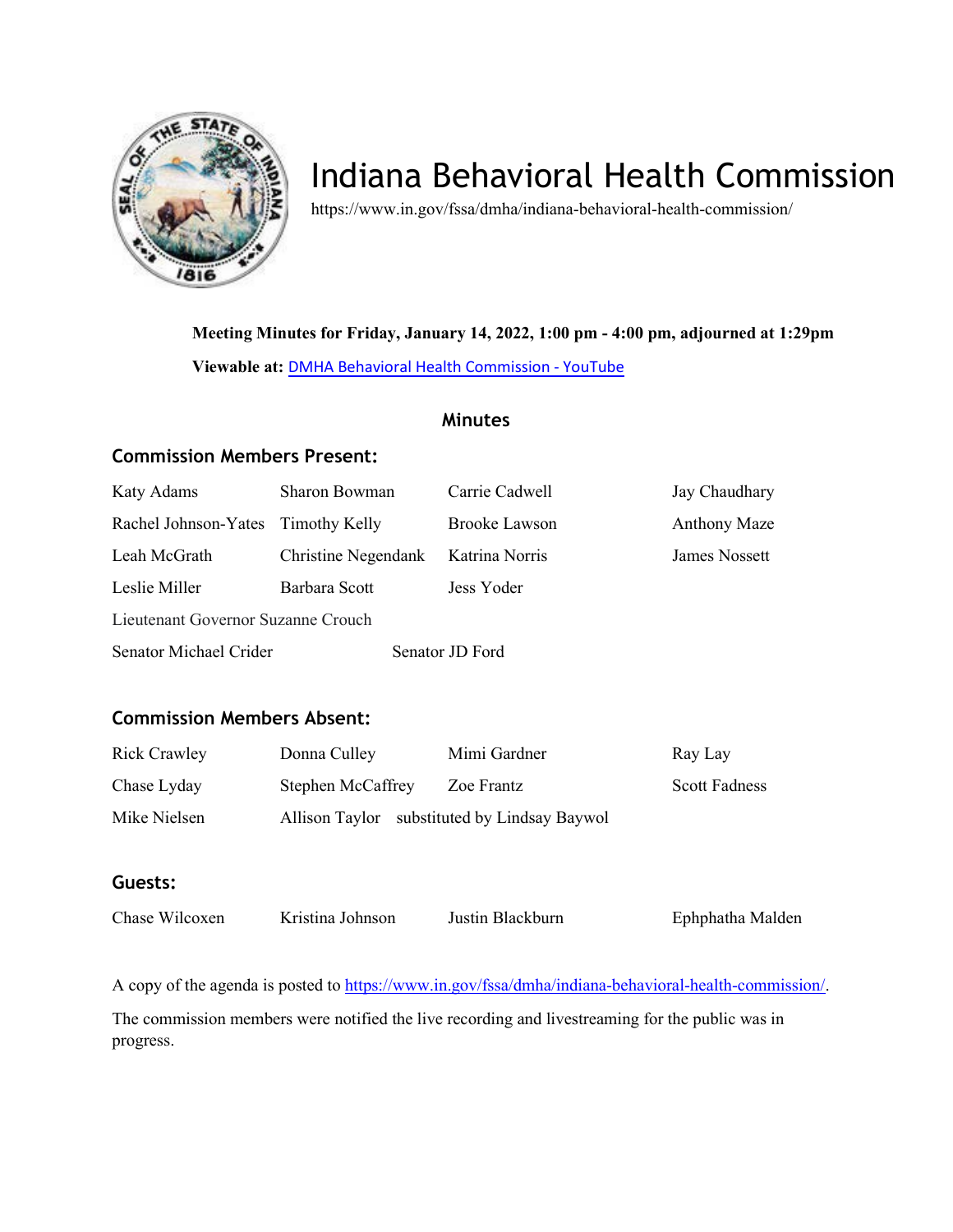# **The following items were discussed:**

# **Item 1: Welcome Lieutenant Governor Suzanne Crouch**

- Lt. Governor Crouch discussed the importance of mental health for the wellness of all Hoosiers
	- o Noted the efforts of the Roundtable of Mental Health to amplify areas of change, as well as collaborations with funding sources to support efforts, including the Irsay Family, the Colts, the Simon Family, the Pacers, Eli Lilly, and the Indiana Chamber of Commerce

# **Item 2: Welcome Senator Crider, Sponsor of IBHC Legislation**

- Senator Crider noted support from Governor's office as key to addressing mental health needs, his ongoing goal and intentionality to implement the IBHC's recommendation, and commitment to work in the legislature to improve mental health care in Indiana based on the IBHC report outcomes.
	- o Senator further noted HB 1468 for 988 progress and thanked Jay Chaudhary for his efforts

# **Item 3: Welcome Senator Ford**

• Senator Ford noted eagerness to collaborate with fellow Senators to address needs identified in the future IBHC report.

# **Item 4: Updates**

## **Outcome:**

- J. Chaudhary introduced Justin Blackburn from WISE to support determining the cost of untreated mental illness
	- o J. Blackburn with IUPUI Fairbanks School of Public Health provided information on the methodology for the research and identified staff that will be supporting areas of expertise
		- J. Chaudhary noted non-monetary costs are also important for demonstrating need and making recommendations
			- J. Chaudhary requested feedback from Commission Members, solicited questions
				- o No questions or comments from Commission Members
- J. Chaudhary requested approval of the minutes from September 29, 2021
	- o The Commission voted on the minutes
		- K. Norris moved to approve the minutes, multiple Commission Members seconded, all in favor, none opposed, there were no abstentions, the minutes were approved.
- J. Chaudhary updated the Commission Members on identifying Essential Virtual Solutions as having capacity to support IBHC final report development; solicited questions from Commission Members